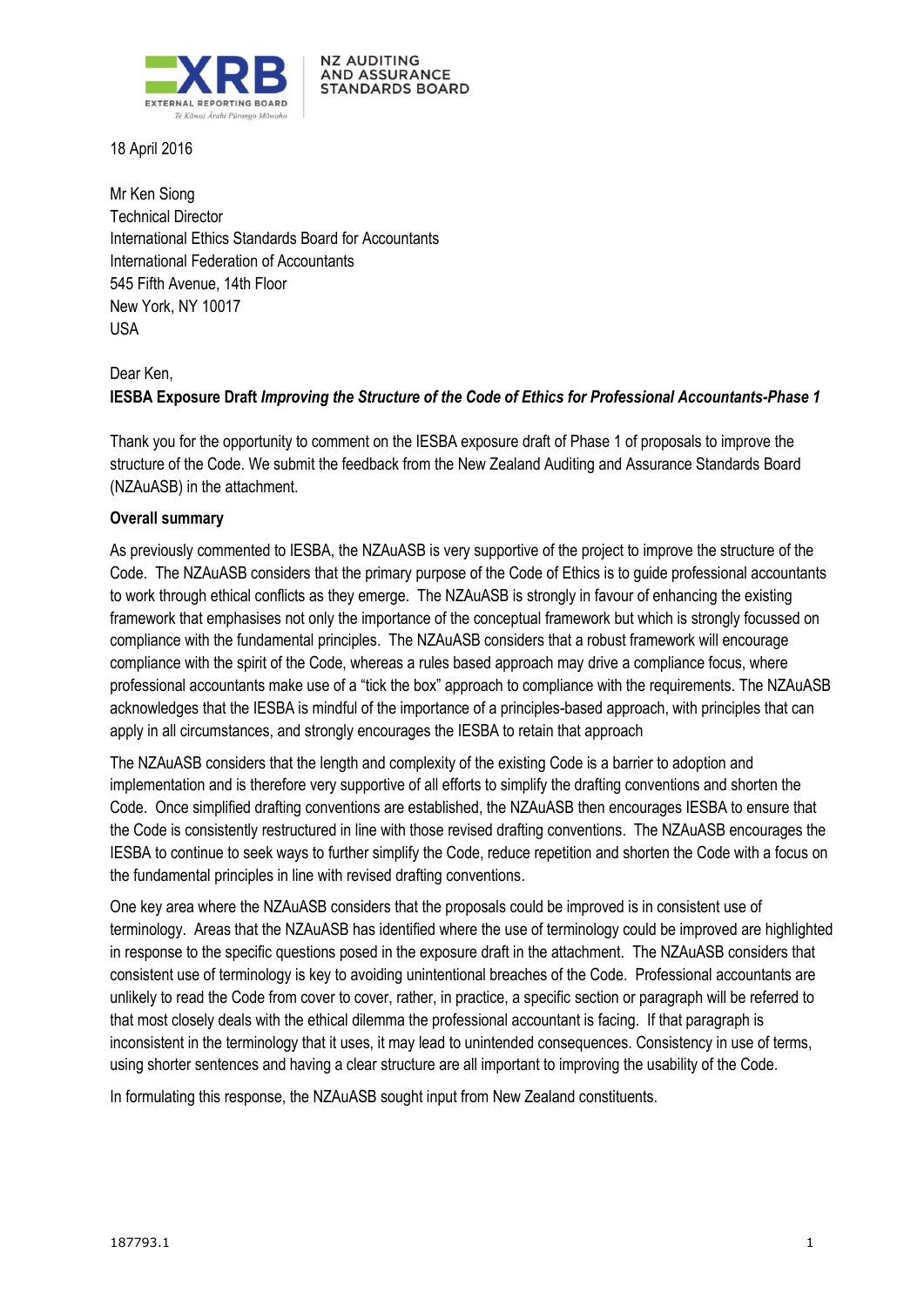Should you have any queries concerning our submission please contact either myself at the address details provided below or Sylvia van Dyk [\(sylvia.vandyk@xrb.govt.nz\)](mailto:sylvia.vandyk@xrb.govt.nz).

Yours sincerely, **Neil Cherry**

**Chairman – New Zealand Auditing and Assurance Standards Board** Email: [neil.cherry@xrb.govt.nz](mailto:neil.cherry@xtra.co.nz)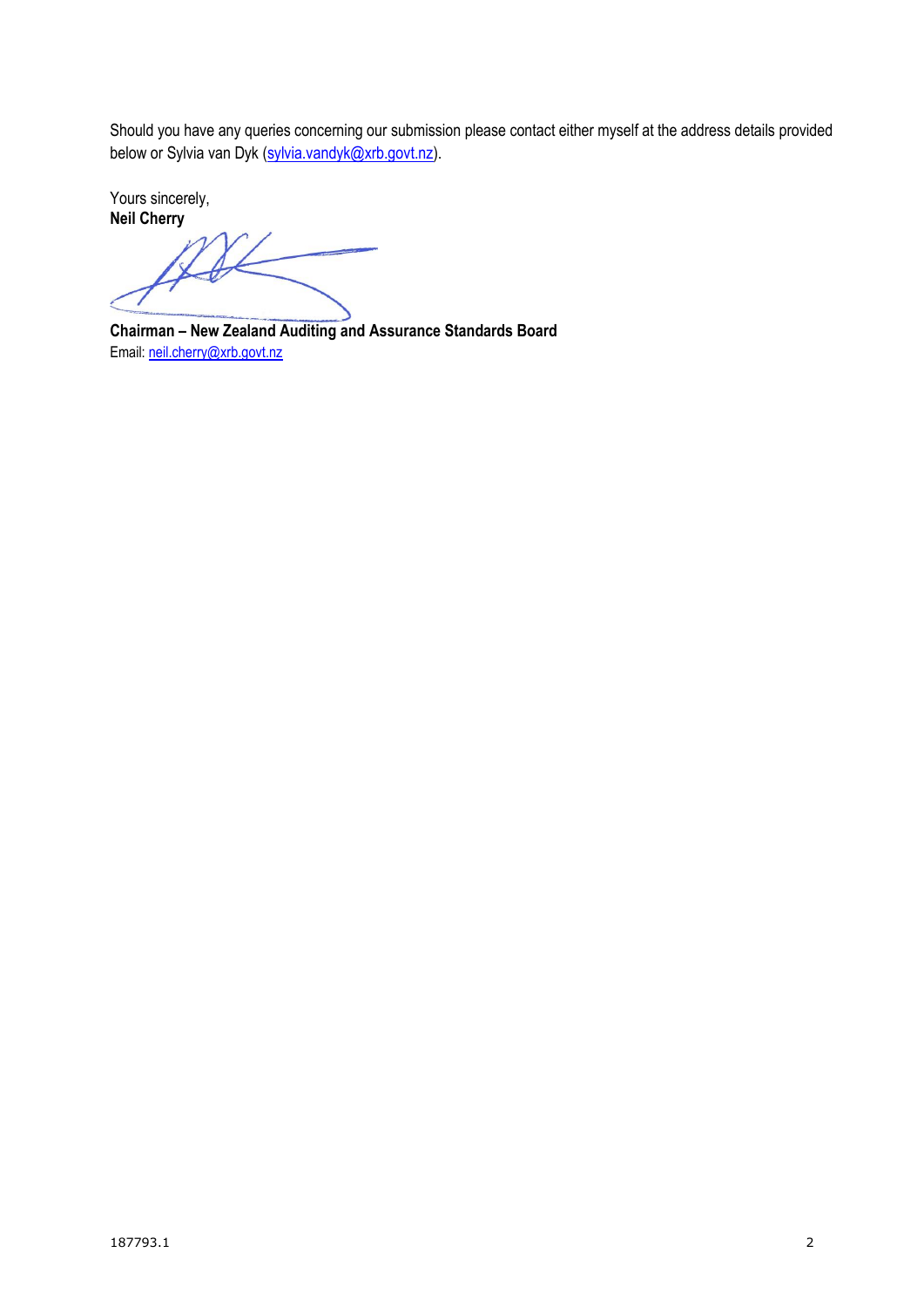## **Submission of the New Zealand Auditing and Assurance Standards Board IESBA Exposure Draft** *Improving the Structure of the Code of Ethics for Professional Accountants-Phase 1*

#### **I Schedule of Responses to the IESBA's Questions**

#### **Refinements to the Code**

*1.* **Do you agree with the proposals, or do you have any suggestions for further improvement to the material in the ED, particularly with regard to:**

#### **(a) Understandability, including the usefulness of the Guide to the Code?**

Response:

The NZAuASB considers the proposed guide is useful and understandable. The addition of paragraph 3 is helpful as it provides a link between objectivity and independence.

The NZAuASB considers that paragraph 4 may be enhanced by adding similar wording as included in section 300.1, i.e. to expand that Part B and C describe considerations for either the accountant in public practice or in business **in the application of the conceptual framework**, to provide emphasis to the application of the conceptual framework.

The NZAuASB urges the IESBA to continue to pursue ways to shorten and simplify the Code. As previously recommended, and as outlined in response to question 1(f)(ii) below, eliminating the duplication included by repeating most of section 290 in section 291 makes the Code unnecessarily lengthy. With the use of an electronic code, the NZAuASB considers that the length of the Code could possibly be significantly reduced. For example, if a professional accountant had to pre-select a few options prior to accessing the code, including the type of engagement or work the accountant is performing, an electronic code could hide irrelevant sections and could use appropriate words for that context. The longer the Code, the less accessible it becomes and the more likely that a nuance is overlooked if it is buried in dense text that is difficult to understand.

In addition, the NZAuASB urges the IESBA to continue to explore ways to simplify the drafting conventions and clarity of language even further. Whilst the proposals are an improvement, the NZAuASB considers that consistent application of revised drafting conventions, consistent use of terminology, further simplification, use of shorter sentences, additional use of bullet points and use of the active voice will further enhance the understandability of the Code.

### **(b) The clarity of the relationship between requirements and application material?**

Response:

The NZAuASB considers that labelling requirements with R and application material with A are helpful clarifications. The paragraph numbers that are requirements are in bold. The NZAuASB recommends that it may also be useful to bold letter the entire paragraph of the requirements rather than just the paragraph number.

The NZAuASB is supportive of retaining the application material in close proximity to the requirement to which it relates, rather than grouping requirements together and application material separately.

Proposed R524.5 and R524.6 should have a "shall not" if it is a requirement rather than referring to independence being compromised, to be consistent with the drafting rules that a requirement should contain "shall". 524.7 A1 could then be phrased as an exception to R524.5 and 6. As the requirement refers to a key audit partner joining the audit client, the prohibition would apply to the firm retaining the engagement.

### **(c) The clarity of the principles basis of the Code supported by specific requirements?**

#### Response:

The NZAuASB is very supportive of enhancing a robust principled framework rather than creating a focus on the application of rules. The NZAuASB is supportive of proposed enhancements to the conceptual framework but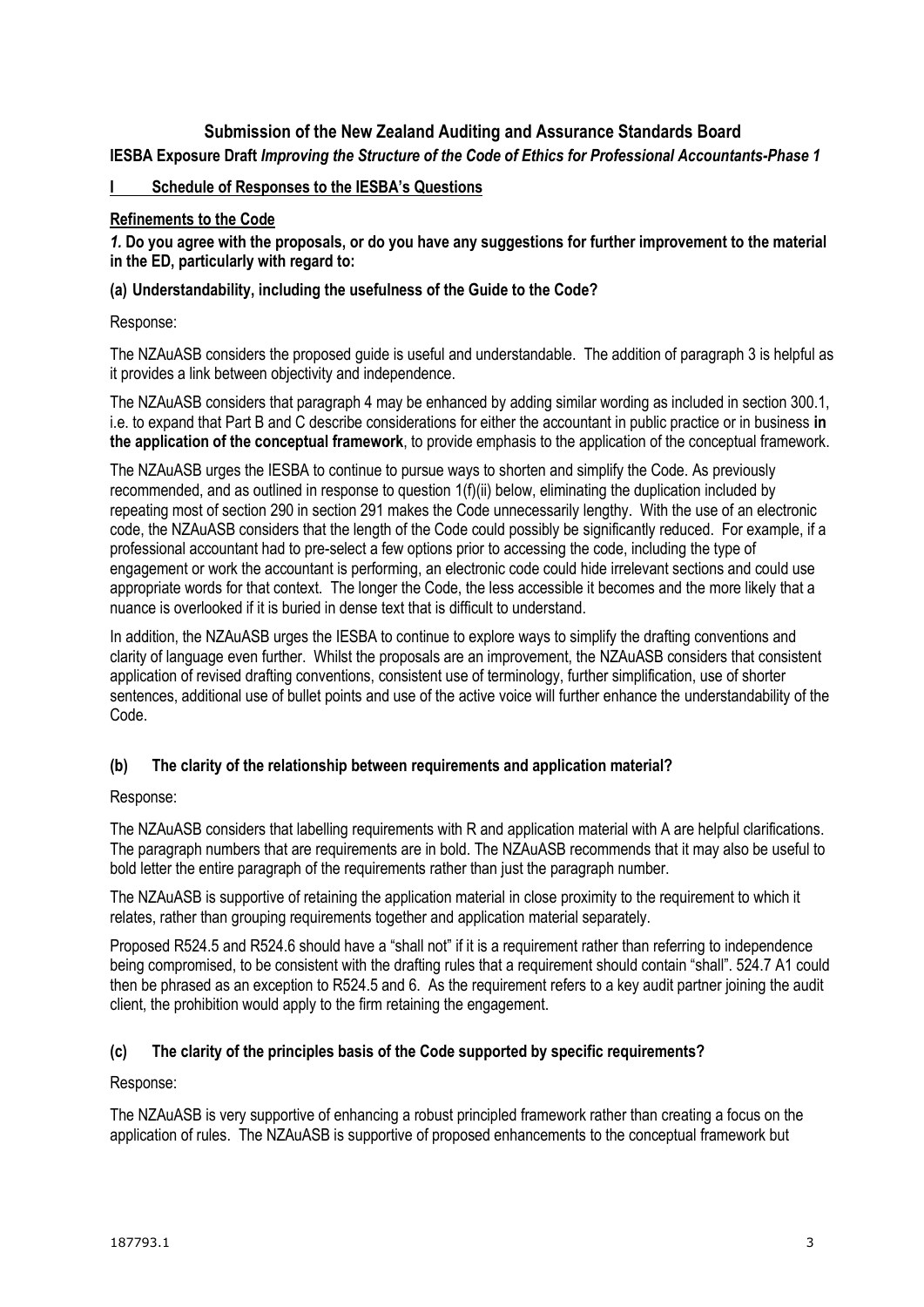considers a focus and emphasis on compliance with the fundamental principles is also necessary and could be more prominently emphasised than what is proposed.

The IESBA is proposing to include a header "The conceptual framework contained in section 120 applies in all circumstances" on every page. The NZAuASB is supportive of all attempts to emphasise the fundamental principles and conceptual framework approach rather than positioning this just as background information. The NZAuASB considers that it would be even more helpful to put additional emphasis on the fundamental principles and not just on the conceptual framework. Linking each sub-section to a fundamental principle as done in the past in New Zealand placed an even greater emphasis on the overarching principled approach. Repeating the same header throughout the Code is not in itself that helpful as one may soon stop reading or referring to it.

As previously raised by the NZAuASB, we continue to recommend that the Code should be structured around the fundamental principles. Use of the header may bring the conceptual framework more to the front of mind, but linking each sub-section to a fundamental principle makes it easier for practitioners to apply the conceptual framework, and to identify and evaluate the relevant threats. The NZAuASB recommends that the header for each section in Part C should be customised to place greater emphasis on the fundamental principles together with the conceptual framework. For example, in section 310 the header could be worded as follows:

"A conflict of interest creates threats to the fundamental principle of objectivity. The conceptual framework contained in section 120 applies in all circumstances".

Within the introduction of each section, there is a reference to the threat to a fundamental principle. In some instances, a specific principle is identified and in others all the principles are referred to. The NZAuASB considers that the link to these identified fundamental principles should be more clearly emphasised, more examples may be helpful and including the specific fundamental principle identified in the header together with the reminder on the conceptual framework would promote the focus on the fundamental principles together with the threats and safeguards approach. This would require each section to start on its own page.

For example, the following sections could have the relevant fundamental principle emphasised in the header, as already identified in the text of the code as referenced below – varying the header may promote the reader to continue to refer to it:

- Section 310 Conflicts of interest Objectivity (as referred to in 310.2) and possibly other fundamental principles
- Non-compliance with laws and regulations Integrity and Confidentiality
- Section 320 Professional Appointment Professional Competence and Due Care, Professional Behaviour and Objectivity and possibly others? Section 320.2 generically refers to the fundamental principles. If the IESBA considers that all fundamental principles are equally relevant then all should be referred to in the header.
- Second opinions Professional Competence and Due Care (section 321.3)
- Fees and other types of remuneration Professional Behaviour and possibly others (section 330.2)
- Gifts and hospitality Objectivity (section 340.2)
- Custody of client's assets Professional Behaviour and Objectivity (section 350.2)
- Independence Objectivity

The NZAuASB notes that the introductory paragraph that describes the five fundamental principles (110.1) does not indicate that these are requirements, rather there is a requirement to comply with each specific principle in the subsections that follow. The NZAuASB recommends amending 110.1 to read "…five fundamental principles of ethics that for professional accountants are required to comply with:" indicating the requirement in this overarching paragraph is important. If there is one paragraph that summarises the Code, it is this section 110.1 and it should indicate that following these fundamental principles is a requirement of the profession.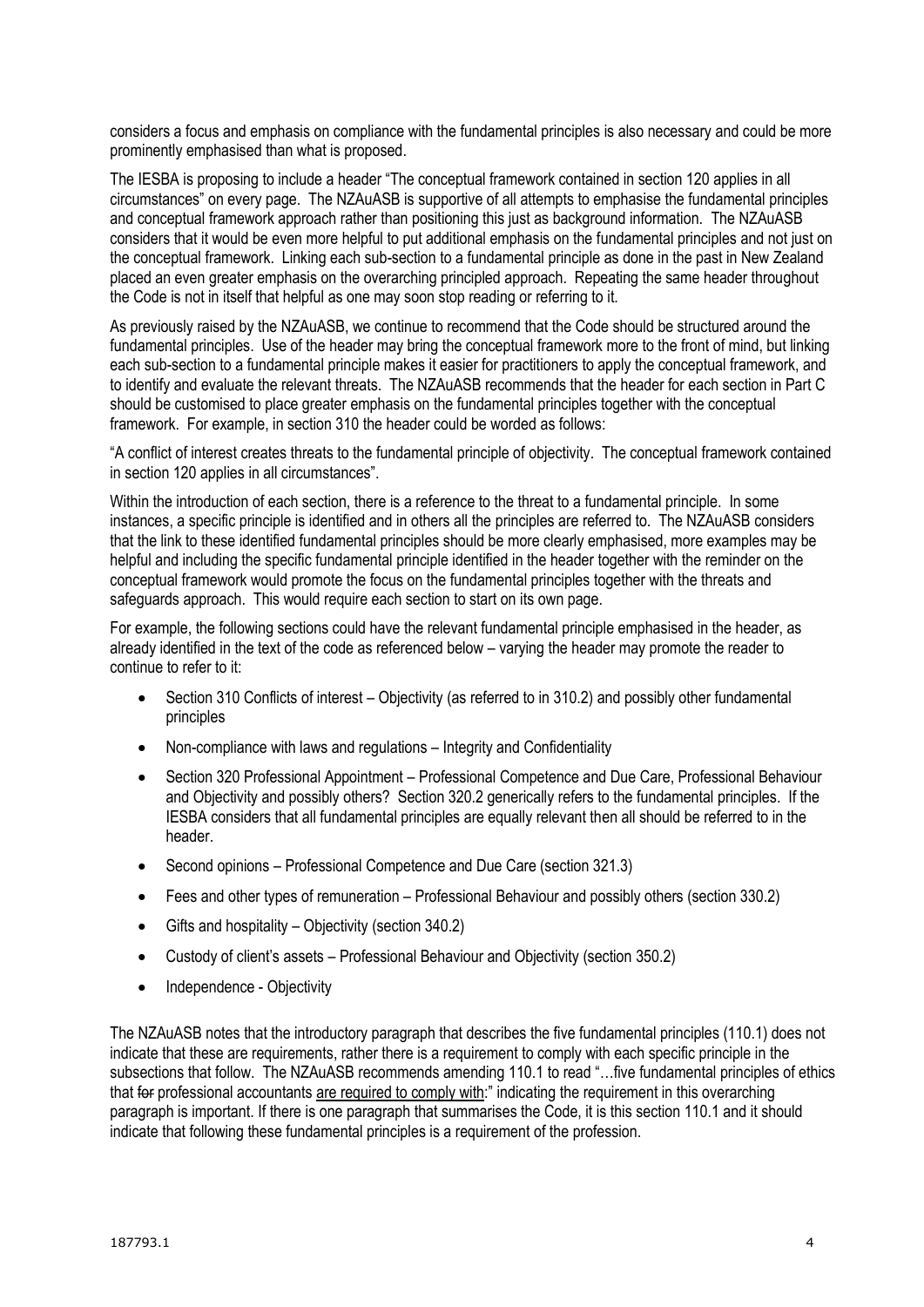As outlined in the back of the mapping document, there are a number of added new requirements that refer to "the professional accountant (or firm) shall apply the conceptual framework set out in Section 120 to ….(fees or other remuneration) or other applicable subsections". For example R410.2, R411.2, R430.2, R510.4, R511.3, R520.3, R521.2, R522.2, R524.2, R525.2 etc. The NZAuASB does not consider that these added requirements are particularly helpful – the requirement to apply the conceptual framework set out in section 120 applies in all circumstances, therefore it appears to be unnecessarily repetitive to require application of the framework in each identified scenario too.

An alternative option to using the header approach would be to include a table to introduce each section, with key words to highlight the fundamental principle considered and the threats identified. For example:

| <b>Section 330</b>             | <b>Fundamental principle</b>            | <b>Threats</b>                | <b>Differs for</b><br>assurance | <b>Cross</b><br>reference |
|--------------------------------|-----------------------------------------|-------------------------------|---------------------------------|---------------------------|
| Fees and other<br>remuneration | Professional competence and<br>due care | Self-<br>interest<br>Advocacy | Yes                             |                           |
|                                |                                         | <b>Intimidation</b>           |                                 |                           |
| Contingent fees                | Professional competence and<br>due care | Self-<br>interest             | Yes                             | C1 and C2                 |
|                                | Integrity                               |                               |                                 |                           |
| Referral fees<br>(Commissions) | Objectivity                             | Self-<br>interest             | Maybe                           |                           |
|                                | Professional competence and<br>due care |                               |                                 |                           |

## **(d) The clarity of the responsibility of individual accountants and firms for compliance with requirements of the Code in particular circumstances?**

### Response:

Consistent and appropriate use of terminology is also important to clarify responsibility. The NZAuASB does not consider that using the term "firm" for ease of reference is appropriate in proposed C1. In fact to do so will result in inconsistencies with the International Standards on Auditing (ISAs). For example, ISA 230 refers to the "auditor's responsibility to prepare audit documentation". The requirements are phrased as "the auditor shall". Proposed Subsection 402 refers to the firm's responsibilities. In the extant Code, section 290.29 in New Zealand refers to the assurance practitioner, and the extant IFAC Code refers to the professional accountant. The NZAuASB considers that the extant Code is clearer and more consistent with the ISAs.

The NZAuASB considers that a "firm" is the collection of all of the individuals that comprise the firm. Whilst the firm may ultimately be accountable for actions of the individuals it employs, the firm will have quality control procedures in place to ensure adherence to the firm's policies. The individual is also responsible for their own actions. Disciplinary action taken by professional bodies is often against an individual and not the firm. The firm and the individuals that comprise the firm must work together to ensure compliance with the fundamental principles. The firm is not defined in a manner that is inclusive of all of the individuals that comprise the firm, rather the definition has a focus on the entity and therefore the NZAuASB does not consider that is it appropriate to use the terms interchangeably.

The use of "firm" is not consistent and in some instances the Code specifically refers to individuals. The NZAuASB considers generic reference to "firm" to refer to individuals could be clearer. For example, R510.4 is a new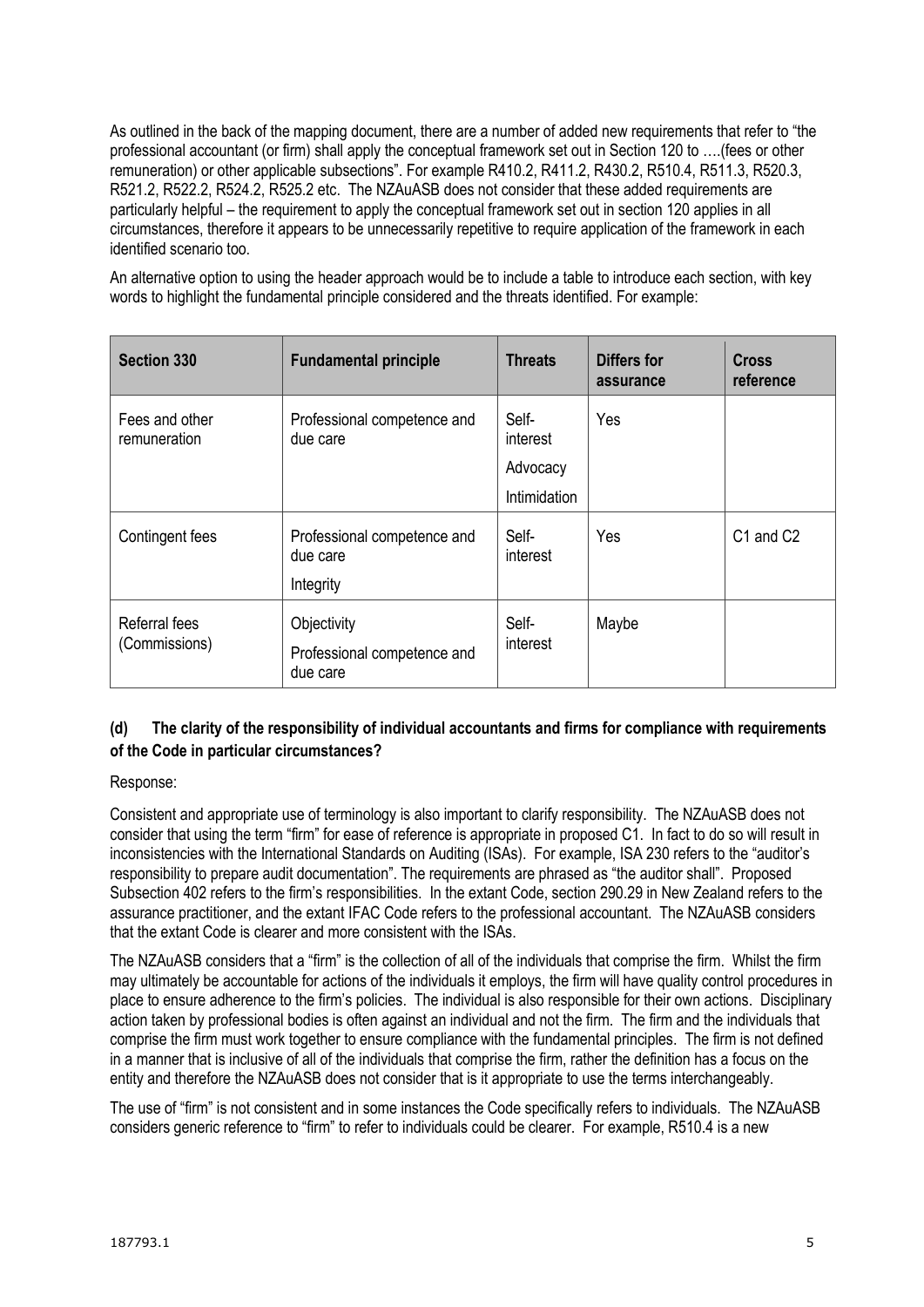requirement "A firm shall apply the conceptual framework set out in Section 120 to financial interests". While the firm should apply the conceptual framework to any financial interests that the firm holds, in this instance, it is relevant for each individual on the engagement team to apply the conceptual framework to their own individual financial interests. The firm cannot dispose of an individual's financial interest but may reassign the team member.

On the other hand, reference to the firm in R410.2 "A firm shall apply the conceptual framework to fees or other remuneration" appropriately refers to the firm's responsibility. The NZAuASB considers it appropriate for the conceptual framework to refer to the "professional accountant" and for part C to refer to the firm.

The NZAuASB recommends that where appropriate, the Code should be written to be applied by both individuals on an engagement team and the firm, so as not to place the responsibility for compliance only with the firm. For those provisions where the responsibility lies with both the firm and individuals, the new requirements linking back to the conceptual framework should refer to all relevant parties, which the rest of those sections largely do.

### **(e) The clarity of language?**

Response:

The NZAuASB is supportive of the direction of the proposals and considers that the draft is an improvement and will enhance the clarity of the Code. However, the NZAuASB still considers that the clarity and arrangement of C1 could be further improved.

The NZAuASB notes that the word "may" has been amended to "might" in some instances. The English dictionary highlights that might is the past tense of "may" and therefore the NZAuASB queries whether this change is appropriate. The NZAuASB prefers use of "may". Where the IESBA is meaning that there is a possibility of something occurring, the word "could" may be more appropriate. The NZAuASB also queries whether the change from may to might, to indicate the possibility of something occurring as opposed to when something is permitted has been correctly made in all instances of the proposed change. In some instances, the NZAuASB considers that the proposed changes may be diluting the extant Code.

The need for an additional matrix as guidance is indicative that the Code is still challenging to understand. While the NZAuASB has not identified specific wording improvements, arranging the requirements by way of a table or matrix may make it simpler to comply with. On the other hand, these requirements are complex and maybe there is not one simpler drafting style that can cater for the complexities involved. The NZAuASB encourages the IESBA to develop a matrix summarising the types of financial relationships for different categories of individual and believes that this may be very helpful for practitioners.

The NZAuASB considers that the proposed shorter sentences, extra use of bullets and rearrangement of wording is all improving the clarity of the proposed Code but urges IESBA to pursue applying these drafting conventions throughout the proposals consistently and go even further to shorten and simplify the Code. For example:

- 1. There is some unnecessary repetition, for example:
	- a. 410.9 A2 repeats R410.8 and 9. Could this not be shortened?
	- b. Additional use of bullets could be added, for example R410.4 to separate out:
		- the public interest entity reference and
		- the 2 consecutive years fees of more than 15% elements.
	- c. The term "acceptable level" is defined in the glossary and then also described in section 120.6 A1. This is unnecessarily repetitive.
- 2. Where "an audit team member" is referred to twice in a sentence, could "they" be used instead? For example, 524.4 A1 "A self-interest threat is created when an audit team member participates in the audit engagement while knowing that they (the audit team member) will, or might, join the joint the client at some time in the future."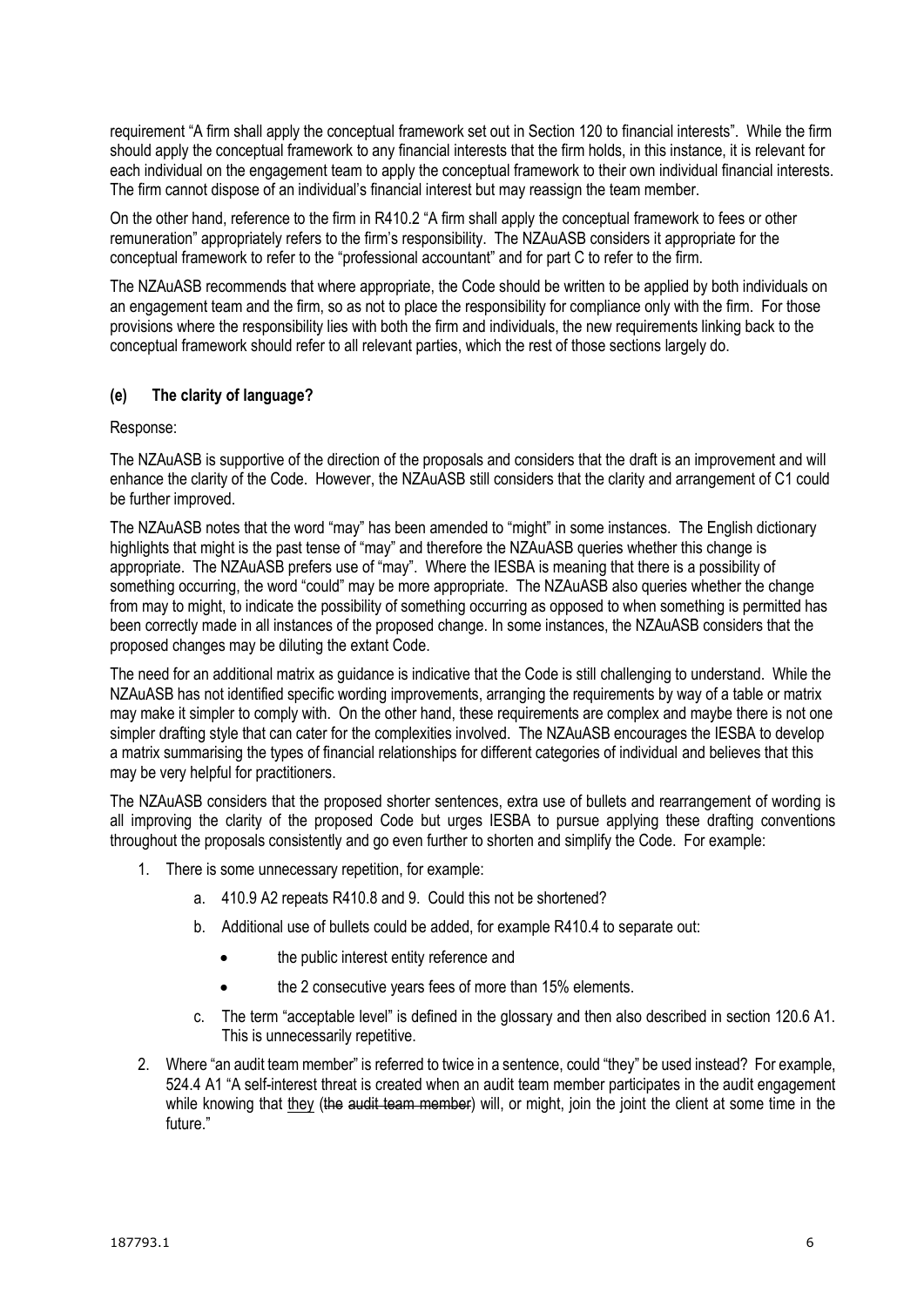The NZAuASB is supportive of the creation of and proposed additions to the glossary section and considers that this improves the clarity and readability of the Code and may help in the consistency of the use of terms. The NZAuASB recommends that the IESBA relocate the glossary at the front of the Code, possibly after the Guide to the Code.

The NZAuASB notes that there is a new defined term "engagement period" defined as "the engagement period starts when the audit team begins to perform audit services. The engagement period ends when the audit report is issued. When the engagement is of a recurring nature, it ends at the later of the notification by either party that the professional relationship has terminated or the issuance of the final audit report." It is not clear whether this term will be referred to in C2 on other assurance engagements in which case a different definition may be required. In addition, this definition may be inconsistent with ISA (NZ) 720 (Revised) which requires the auditor to read the "other information" even after the date the auditor's report is issued. It may be more appropriate to define the engagement period for an audit to end once the auditor has issued the auditor's report and met all of the requirements of the ISAs.

Reasonable and informed third party has also been added to the glossary. This is a helpful addition as this is referred to in a number of places.

## **(f) The navigability of the Code, including:**

The NZAuASB is supportive of re-ordering of parts B and C. Having the independence sections at the end may be more user friendly as these form the bulk of the Code. However moving independence to the end may be misinterpreted as separating independence from the fundamental principles. This could be clarified by linking the fundamental principle of "objectivity" more closely to independence. The NZAuASB considers that the fundamental principles need to incorporate independence (within the principle of objectivity). Section C1 refers to "threats to independence". This is inconsistent with the upfront sections that refer to the threats to the fundamental principles if independence is not seen as a fundamental principle.

## **(i) Numbering and layout of the sections;**

Response:

The NZAuASB considers that indexing of the Code is important to assist with navigation and recommends that further improvements could be made. Colour coding the different sections may also be helpful. The NZAuASB considers that the numbering of the sections could be clearer and simplified. The section numbers mostly go up in 10s but for example section 320 covers Professional Appointment and Section 321 Second Opinions. Is section 321 a subsection of section 320 or a completely standalone section? It is entitled a section rather than a subsection? Whereas section 110 dealing with the fundamental principles is then broken down and labelled as subsections 111, 112, etc. 310 covers Conflicts of Interests and NOCLAR will be in section 315. Is there a reason why this is not 311? The use of these numbers could be clarified in the guide to the Code. The guide currently states that sections might have subsections dealing with specific aspects of the topic but the use of numbering may cause some confusion as to whether a section is a subsection or a standalone section.

The NZAuASB also considers that numbering the independence sections as C1 and C2 could be clearer. C1 and C2 are part of the section applicable to Professional Accountants in Public Practice (Part C), labelling them as C1 and C2 is not initially clear. It appears that the Independence sections are part of the code. However, the explanatory memorandum states that there was support for labelling and presenting independence sections as standards. The Preface also specifically states that the international independence standards are included in the Code. It is not clear whether the standards are to be separate or part of the Code and the NZAuASB recommends that this should be clarified. The NZAuASB would be supportive of having separate independence standards.

### **(ii) Suggestions for future electronic enhancements; and**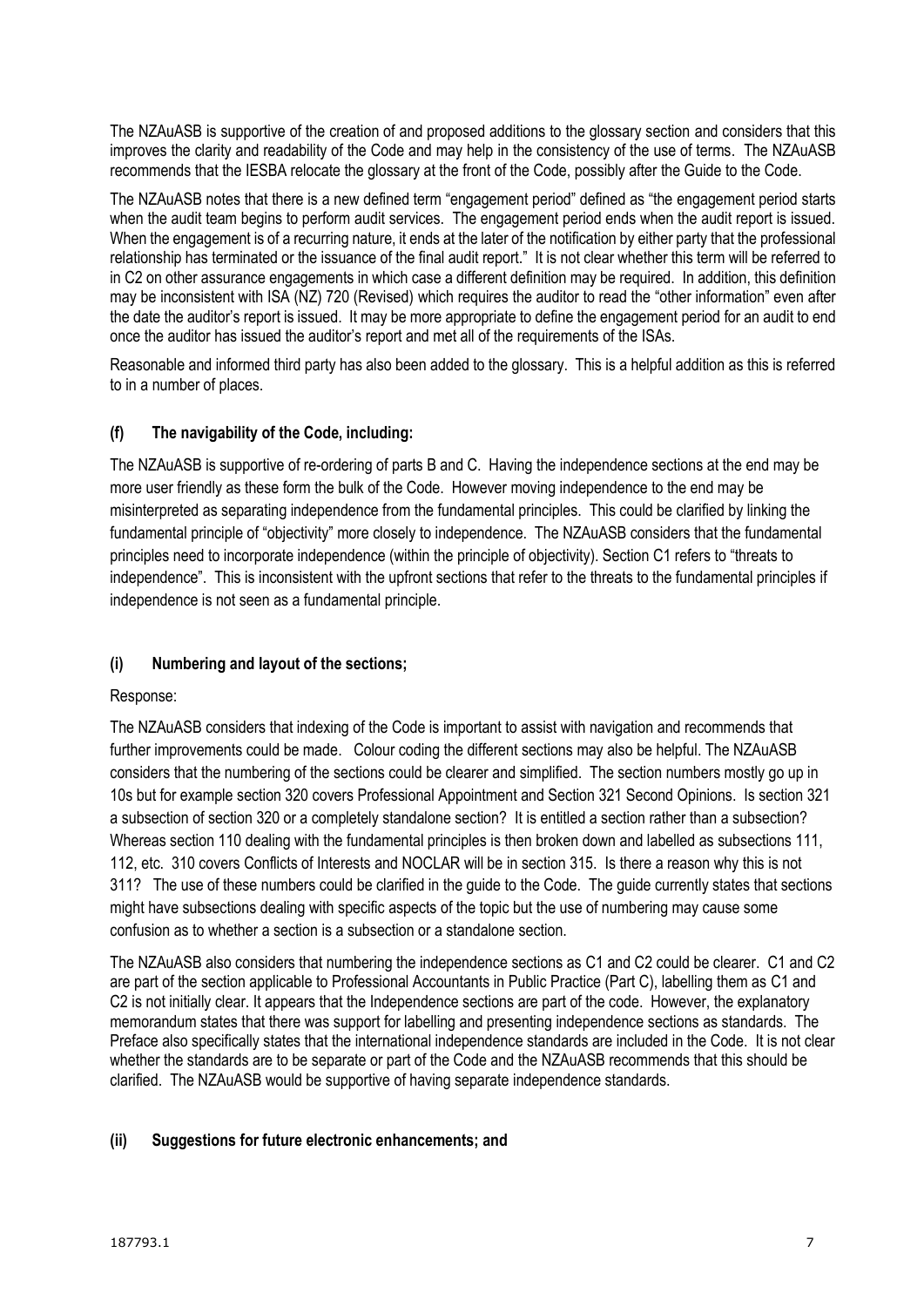## Response:

The NZAuASB is supportive of an electronic Code to assist with navigation. It is not immediately clear from the exposure draft how the reorganisation will assist any electronic features and therefore have no comments to raise.

The NZAuASB considers that electronic functions may assist to further shorten the applicable code that an accountant needs to refer to. For example, if a professional accountant had to select a few options prior to accessing the code, including the type of engagement or work the accountant is performing, an electronic code could hide irrelevant sections and could use appropriate words for that context. For example, an assurance practitioner performing a review engagement: an electronic code could replace the word audit with the word review throughout extant section 290 and could hide extant section 291 as it is not relevant.

The NZAuASB was not supportive of splitting and repeating the independence sections when section 291 was created, noting that C2 is largely a repeat of C1, and that conceptually being independent in mind and appearance should not differ based on the type of assurance engagement. Another enhancement could eliminate the need for both C1 and C2. By selecting audit or review or other assurance engagement upfront, the duplication could be avoided and any irrelevant sections could be hidden.

### **(iii) Suggestions for future tools?**

### Response:

As highlighted above, the NZAuASB is supportive of the IESBA developing a matrix summarising the types of financial relationships for different categories of individual and believes that this may be very helpful for practitioners.

### **The enforceability of the Code?**

### **2. Do you believe the restructuring will enhance the adoption of the Code?**

### Response:

The NZAuASB considers that appropriate restructuring will enhance both adoption and application of the Code. In New Zealand, the NZAuASB has already adopted but adapted the IFAC Code for application only by assurance practitioners, as this is what is within the legal mandate of the NZAuASB. As previously highlighted to the IESBA, the NZAuASB considers that the length of the existing Code is a barrier to accessing the relevant information and applying the fundamental principles. The general consensus is that "less is more" when establishing a strong principled based framework. That is the shorter the Code could be, the more accessible it becomes which could have a positive impact on application of the principles. The longer the Code, and the more complex and detailed rules it incorporates, the less likely there will be consistent application or adoption, as the requirements may either be inadvertently breached or ways to circumvent the rules will be created. While the proposed restructure is an improvement, the NZAuASB urges the IESBA to continue to seek ways to shorten and simplify the requirements with a focus on a strong principled based framework.

## **3. Do you believe that the restructuring has changed the meaning of the Code with respect to any particular provisions? If so, please explain why and suggest alternative wording.**

### Response:

The NZAuASB has not identified any concerns that the proposed restructuring would change the meaning of the extant Code.

### **Other Matters**